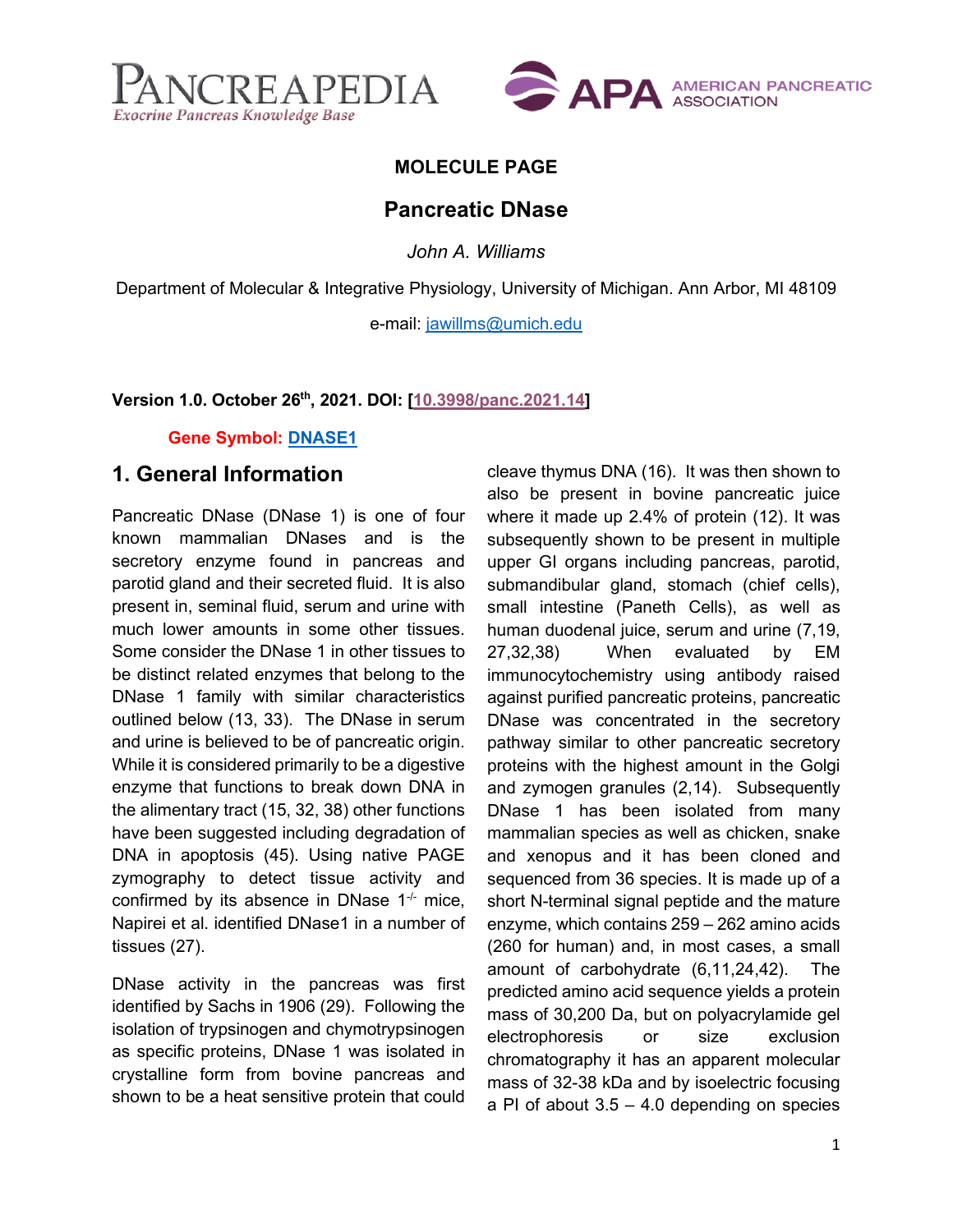and technique. The structure of the human and mouse gene contains eight coding exons and is located on chromosome 16 (28,41).

Functionally, DNase 1 (EC 3.1.21.1) is a divalent cation dependent endonuclease that cleaves double stranded DNA usually on one strand and results in oligonucleotides with a 5' phospho and 3' hydroxy terminal. The cleavage is not sequence or base specific, but the rate of cutting is sequence specific (34). It is most active at pH 7.5 and can be inhibited by globular actin in most species except for rat (17,21). Monomeric actin binds in a one-to-one complex that inhibits DNase activity and the ability of globular actin to polymerize. DNase 1 binds to about 10 base pairs across the DNA minor groove. The three-dimensional structure of bovine pancreatic DNase has been determined and it consists of two 6 stranded beta sheets forming a sandwich structure (35).

DNase 1 is known to be a glycoprotein and most mammalian species evaluated have two consensus sites for N-glycosylation at Asn-18 and Asn-106 (6). The carbohydrate moieties differ among species but allow purification by lectin chromatography. Using peptide Nglucosidase F to remove the sugar chains, the enzymatic activity of human DNase 1 was shown to be decreased and the enzyme was more susceptible to heat (4). Site directed mutagenesis has shown the importance of both glycosylation sites to maximum enzymatic activity, heat stability and resistance to trypsin digestion (5). Thus, glycosylation appears important for the function of DNase 1.

There are multiple isoforms of DNase 1 whose origin and function are incompletely understood. Takeshita et al. purified DNase 1 from 14 different tissues of humans and multiple animal species. Humans and pigs had the highest concentration in the pancreas, while rat and mouse were highest in the parotid gland, and bovine and rabbit were mixed (36). They classified DNase as belonging to three types, pancreas, parotid and mixed. Pancreatic DNase 1 was shown to be acid sensitive while parotid was not. Others have shown that human and bovine DNase 1 could be separated into  $4 - 8$  bands on isoelectric focusing (37). Abe and Liao (1) reported that the difference between bovine pancreatic and parotid DNase was due to their sugar chains and not the protein sequence. However, Yasuda et al. reported two individuals exhibiting genetic polymorphism that differed in one base producing either Gln or Arg at position 222 of the mature enzyme (41). Most authors over the last decade considered that differences in both carbohydrate and protein contribute to the multiple isoforms although the functional significance of these isoforms is not clear.

# **2. Pancreatic DNase and Digestion**

Nucleic acids enter the GI tract as part of both animal and plant food, as well as in sloughed mucosal cells lining the gut. DNA is a linear polymer of nucleotides containing deoxyribose linked together by phosphodiester bonds. The precursors for DNA synthesis are dATP, dGTP, dCTP, and dTTP. These nucleotides can be synthesized in the body, so they are not essential nutrients. In addition to being used to make new nucleic acids, dietary nucleotides may have beneficial effects on intestinal growth, the immune system and hepatic metabolism (3).

Acid in the stomach separates proteins such as histones from DNA which is primarily in the form of a double helix. The DNA is broken down into small fragments termed oligonucleotides initially by the gastric enzyme pepsin (18) and then to a greater extent by pancreatic DNase 1. Pepsin uses the same active site which breaks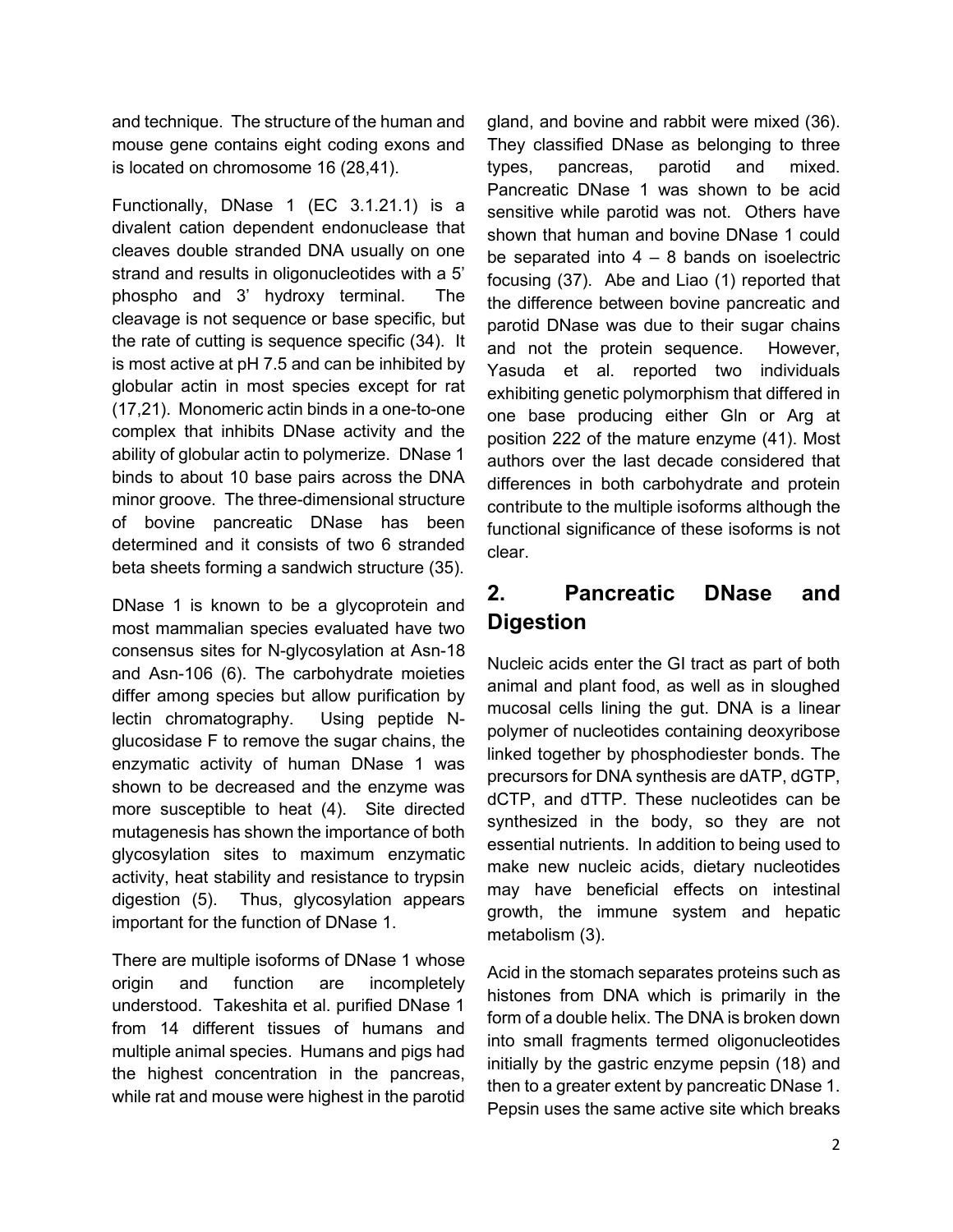down peptide bonds to cleave DNA. The importance of pancreatic DNase in digestion may be questioned as mice with a genetic deletion of DNase 1 grow normally (26). However, actual digestion of DNA was not measured in these animals and DNA can be synthesized de novo.

Small amounts of nucleotides are absorbed by the small intestine, but most oligonucleotides are further broken down in the small intestine by brush border enzymes such as 5' nucleotidase and alkaline phosphatase to nucleotides and nucleosides (3). Nucleosides may be further broken down by nucleosidases to yield organic purine and pyrimidine bases which can also be absorbed; no digestion of DNA takes place in the colon (22,23). Nucleosides (organic base plus pentose sugar) which are the major form absorbed at the brush border of enterocytes and are taken up by three Na<sup>+</sup> linked concentrative transporter (CNT1, CNT2, and CNT3) proteins coded for by SLC28 genes; equilibrative (SLC29) transporters located on the basolateral membrane allow nucleosides to exit and reach the blood (8,44). This transport system also absorbs a number of nucleoside analogs used as antiviral drugs.

# **3. Other aspects of DNase 1**

DNase 1 is used in the laboratory technique of DNA footprinting to determine the sequence, affinity and kinetics of DNA binding proteins (9). Footprinting is a protection assay in which the action of the cleavage agent is blocked by the binding of a protein ligand at a specific site. DNase 1 is also used to degrade DNA in a variety of techniques such as preparing RNA for RT-PCR analysis.

Systemic lupus erythematosus (SLE) is an autoimmune disease characterized by the presence of anti-nuclear antibodies (ANA) directed against naked DNA and nucleosomes. It includes widespread inflammation of skin, joints and kidneys with many patients showing glomerulonephritis. DNase 1 participates in the clearance of DNA-protein complexes and may prevent the formation of autoantibodies. Patients with SLE and glomerulonephritis show reduced levels of serum DNase 1 and this reduction may play a role in the pathogenesis of inflammation. In another study, two out of twenty patients with SLE showed a mutation in DNase 1 blocking its synthesis (43). Because aberrant rates of apoptosis and an increase in circulating chromatin have been reported in SLE, DNase 1 may be necessary to prevent production of ANA leading to SLE. DNase 1 deficient mice with aging show increased ANA, glomerulonephritis and death (26). In support of this concept, a number of human genetic variants including missense, nonsense, and in frame variants that reduce DNase1 activity have been identified as genetic risk factors for autoimmune diseases including SLE (39).

Clinically, recombinant human DNase 1 is used to reduce the viscosity of sputum in patients with cystic fibrosis transforming it from a gel to a liquid (31,40). Lack of or reduced DNase activity has also been associated with myocardial infarction (MI) suggesting a role for NETs (neutrophil extracellular traps) containing DNA and histones in cardiac thrombosis (20). Treatment of mice, with experimental acute MI, with recombinant DNase 1 reduced the infarct size (30).

## **4. Tools for the study of DNase1**

**a. Assay of DNase1 -** There are a number of DNase assays based on its hydrolytic activity against DNA. In zymograms, DNA and ethidium bromide are present in a gel and the cleared area around a well appears black (25). Other assays monitor the release of flurophore labelled DNA (10). These activity assays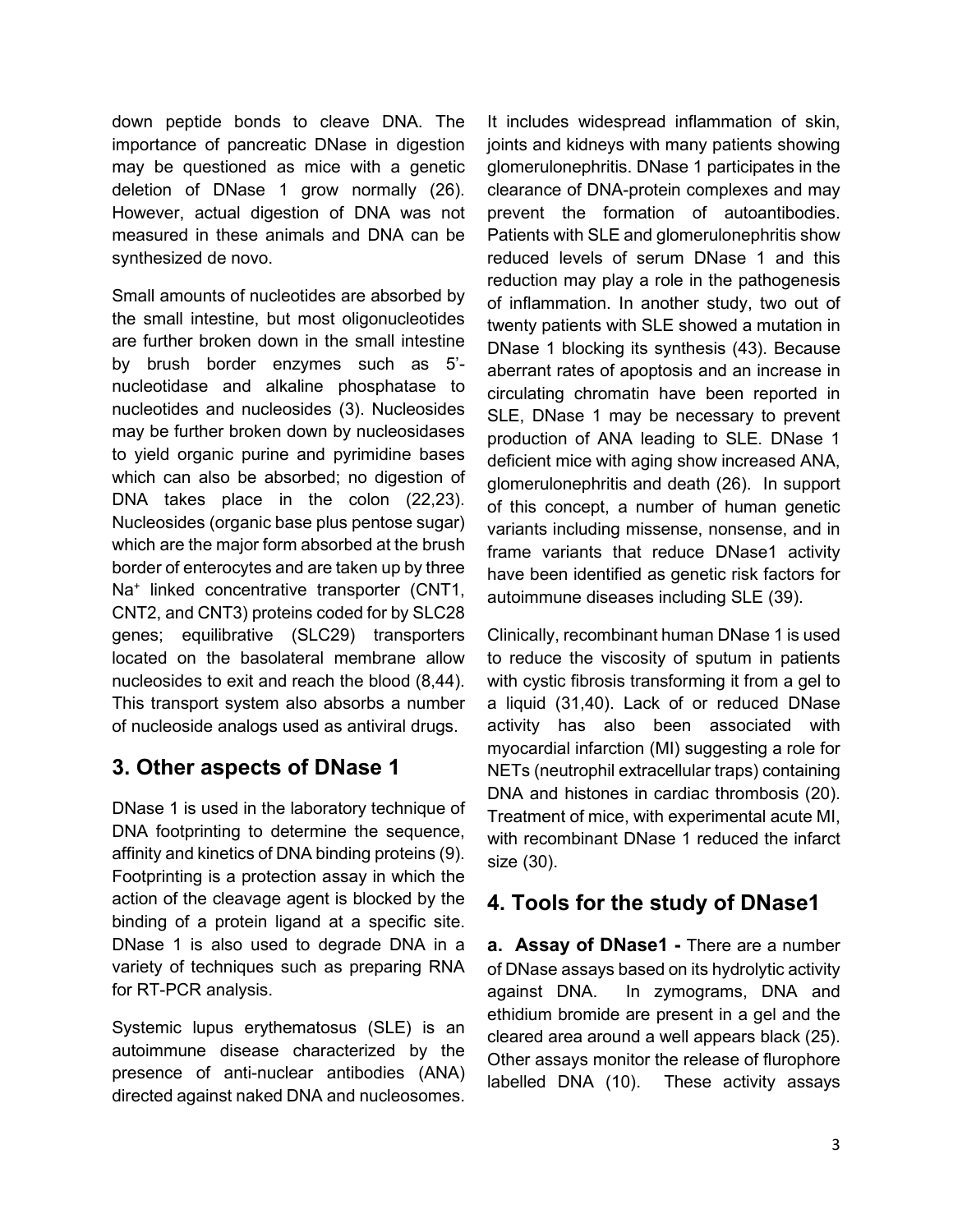require the use of an inhibitor for DNase1 to separate out DNase1 activity.

**b. Antibodies -** Antibodies have been raised against human and animal DNase1 protein and are available from Thermo Fisher Scientific and Abcam that are stated to be suitable for Western blotting and immunolocalization.

**c. Genetic models -** Mice with gene deletion of DNase 1 have been prepared and described (26,27).

## **5. References**

- 1. **Abe A, and Liao TH**. The immunological and structural comparisons of deoxyribonucleases I. Glycosylation differences between bovine pancreatic and parotid deoxyribonucleases. *J Biol Chem* 258: 10283-10288, 1983. [PMID: 6224788.](https://pubmed.ncbi.nlm.nih.gov/6224788/)
- 2. **Bendayan M, Roth J, Perrelet A, and Orci L**. Quantitative immunocytochemical localization of pancreatic secretory proteins in subcellular compartments of the rat acinar cell. *J Histochem Cytochem*  28: 149-160, 1980. [PMID: 7354212.](https://pubmed.ncbi.nlm.nih.gov/7354212/)
- 3. **Carver JD, Walker WA.** The role of nucleotides in human nutrition. *J Nutr Biochem* 6: 58-72, 1995.
- 4. **Fujihara J, Hieda Y, Xue Y, Okui I, Kataoka K, and Takeshita H**. Single-step purification by lectin affinity and deglycosylation analysis of recombinant human and porcine deoxyribonucleases I expressed in COS-7 cells. *Biotechnol Lett* 28: 215-221, 2006. [PMID: 16555004.](https://pubmed.ncbi.nlm.nih.gov/16555004/)
- 5. **Fujihara J, Yasuda T, Kunito T, Fujii Y, Takatsuka H, Moritani T, and Takeshita H**. Two N-linked glycosylation sites (Asn18 and Asn106) are both required for full enzymatic activity, thermal stability, and resistance to proteolysis in mammalian deoxyribonuclease I. *Biosci Biotechnol Biochem* 72: 3197- 3205, 2008. [PMID: 19060393.](https://pubmed.ncbi.nlm.nih.gov/19060393/)
- 6. **Fujihara J, Yasuda T, Ueki M, Iida R, and Takeshita H**. Comparative biochemical properties of vertebrate deoxyribonuclease I. *Comp Biochem Physiol B Biochem Mol Biol* 163: 263-273, 2012. [PMID:](https://pubmed.ncbi.nlm.nih.gov/22885404/)  [22885404.](https://pubmed.ncbi.nlm.nih.gov/22885404/)
- 7. **Funakoshi A, Tsubota Y, Wakasugi H, Ibayashi H, and Takagi Y**. Purification and properties of human pancreatic deoxyribonuclease I. *J Biochem* 82: 1771-1777, 1977. [PMID: 413831.](https://pubmed.ncbi.nlm.nih.gov/413831/)
- 8. **Gray JH, Owen RP, and Giacomini KM**. The concentrative nucleoside transporter family, SLC28. *Pflugers Arch* 447: 728-734, 2004. [PMID: 12856181.](https://pubmed.ncbi.nlm.nih.gov/12856181/)
- 9. **Hampshire AJ, Rusling DA, Broughton-Head VJ, and Fox KR**. Footprinting: a method for determining the sequence selectivity, affinity and kinetics of DNA-binding ligands. *Methods* 42: 128-140, 2007. [PMID:](https://pubmed.ncbi.nlm.nih.gov/17472895/)  [17472895.](https://pubmed.ncbi.nlm.nih.gov/17472895/)
- 10. **Jang DS, Penthala NR, Apostolov EO, Wang X, Fahmi T, Crooks PA, and Basnakian AG**. Novel high-throughput deoxyribonuclease 1 assay. *J Biomol Screen* 20: 202-211, 2015. [PMID: 25326282.](https://pubmed.ncbi.nlm.nih.gov/25326282/)
- 11. **Kaneko Y, Takeshita H, Mogi K, Nakajima T, Yasuda T, Itoi M, Kuwano H, and Kishi K**. Molecular, biochemical and immunological analyses of canine pancreatic DNase I. *J Biochem* 134: 711-718, 2003.
- 12. **Keller PJ, Cohen E, and Neurath H**. The proteins of bovine pancreatic juice. *J Biol Chem* 233: 344- 349, 1958. [PMID: 13563499.](https://pubmed.ncbi.nlm.nih.gov/13563499/)
- 13. **Keyel PA**. Dnases in health and disease. *Dev Biol* 429: 1-11, 2017. [PMID: 28666955.](https://pubmed.ncbi.nlm.nih.gov/28666955/)
- 14. **Kraehenbuhl JP, Racine L, and Jamieson JD**. Immunocytochemical localization of secretory proteins in bovine pancreatic exocrine cells. *J Cell Biol* 72: 406-423, 1977. [PMID: 319100.](https://pubmed.ncbi.nlm.nih.gov/319100/)
- 15. **Kreuder V, Dieckhoff J, Sittig M, and Mannherz HG**. Isolation, characterization and crystallization of deoxyribonuclease I from bovine and rat parotid gland and its interaction with rabbit skeletal muscle actin. *Eur J Biochem* 139: 389-400, 1984. [PMID: 6230231.](https://pubmed.ncbi.nlm.nih.gov/6230231/)
- 16. **Kunitz M**. Crystalline desoxyribonuclease; isolation and general properties; spectrophotometric method for the measurement of desoxyribonuclease activity. *J Gen Physiol* 33: 349-362, 1950. [PMID:](https://pubmed.ncbi.nlm.nih.gov/15406373/)  [15406373.](https://pubmed.ncbi.nlm.nih.gov/15406373/)
- 17. **Lacks SA**. Deoxyribonuclease I in mammalian tissues. Specificity of inhibition by actin. *J Biol Chem*  256: 2644-2648, 1981. [PMID: 6259139.](https://pubmed.ncbi.nlm.nih.gov/6259139/)
- 18. **Liu Y, Zhang Y, Dong P, An R, Xue C, Ge Y, Wei L, and Liang X**. Digestion of Nucleic Acids Starts in the Stomach. *Sci Rep* 5: 11936, 2015. [PMID: 26168909.](https://pubmed.ncbi.nlm.nih.gov/26168909/)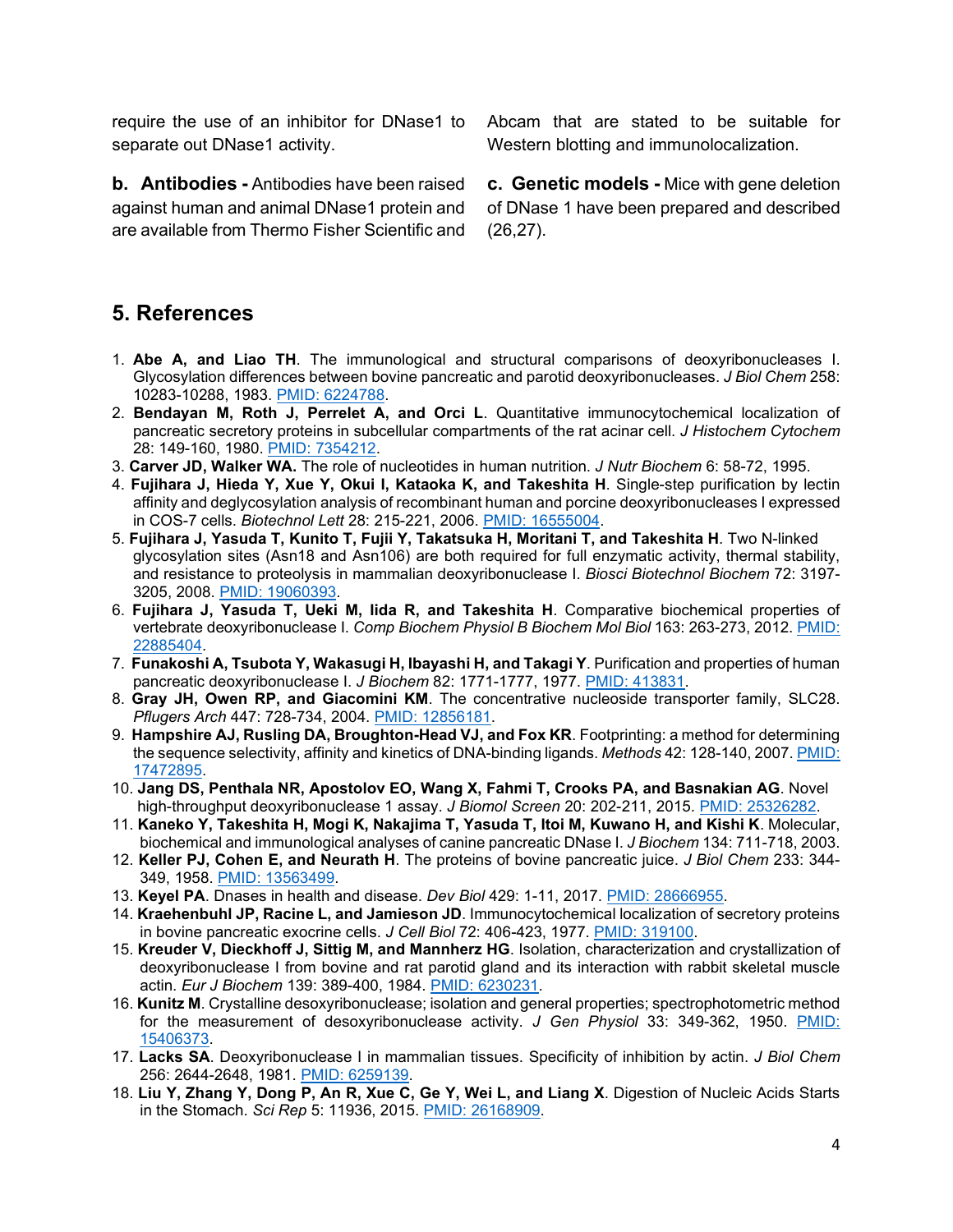- 19. **Love JD, and Hewitt RR**. The relationship between human serum and human pancreatic DNase I. *J Biol Chem* 254: 12588-12594, 1979. [PMID: 115887.](https://pubmed.ncbi.nlm.nih.gov/115887/)
- 20. **Mangold A, Alias S, Scherz T, Hofbauer M, Jakowitsch J, Panzenbock A, Simon D, Laimer D, Bangert C, Kammerlander A, Mascherbauer J, Winter MP, Distelmaier K, Adlbrecht C, Preissner KT, and Lang IM**. Coronary neutrophil extracellular trap burden and deoxyribonuclease activity in STelevation acute coronary syndrome are predictors of ST-segment resolution and infarct size. *Circ Res*  116: 1182-1192, 2015. [PMID: 25547404.](https://pubmed.ncbi.nlm.nih.gov/25547404/)
- 21. **Mannherz HG, Goody RS, Konrad M, and Nowak E**. The interaction of bovine pancreatic deoxyribonuclease I and skeletal muscle actin. *Eur J Biochem* 104: 367-379, 1980. [PMID: 6244947.](https://pubmed.ncbi.nlm.nih.gov/6244947/)
- 22. **Maturin L, Sr., and Curtiss R, 3rd**. Degradation of DNA by nucleases in intestinal tract of rats. *Science* 196: 216-218, 1977. [PMID: 322286.](https://pubmed.ncbi.nlm.nih.gov/322286/)
- 23. **McAllan AB**. The degradation of nucleic acids in, and the removal of breakdown products from the small ntestines of steers. *Br J Nutr* 44: 99-112, 1980. [PMID: 6158999.](https://pubmed.ncbi.nlm.nih.gov/6158999/) 24. **Mori S, Yasuda T, Takeshita H, Nakajima T, Nakazato E, Mogi K, Kaneko Y, and Kishi K**. Molecular, biochemical and immunological analyses of porcine pancreatic DNase I. *Biochim Biophys Acta* 1547: 275-287, 2001. [PMID: 11410284.](https://pubmed.ncbi.nlm.nih.gov/11410284/)
- 25. **Nadano D, Yasuda T, and Kishi K**. Measurement of deoxyribonuclease I activity in human tissues and body fluids by a single radial enzyme-diffusion method. *Clin Chem* 39: 448-452, 1993. [PMID: 8448855.](https://pubmed.ncbi.nlm.nih.gov/8448855/)
- 26. **Napirei M, Karsunky H, Zevnik B, Stephan H, Mannherz HG, and Moroy T**. Features of systemic lupus erythematosus in Dnase1-deficient mice. *Nat Genet* 25: 177-181, 2000. [PMID: 10835632.](https://pubmed.ncbi.nlm.nih.gov/10835632/)
- 27. **Napirei M, Ricken A, Eulitz D, Knoop H, and Mannherz HG**. Expression pattern of the deoxyribonuclease 1 gene: lessons from the Dnase1 knockout mouse. *Biochem J* 380: 929-937, 2004. [PMID: 15015938.](https://pubmed.ncbi.nlm.nih.gov/15015938/)
- 28. **Peitsch MC, Irmler M, French LE, and Tschopp J**. Genomic organization and expression of mouse deoxyribonuclease I. *Biochem Biophys Res Commun* 207: 62-68, 1995. [PMID: 7857306.](https://pubmed.ncbi.nlm.nih.gov/7857306/)
- 29. **Sachs F**. Uber die nuclease. *Hoppe Seylers Z Physiol Chem* 46: 337-353, 1905.
- 30. **Savchenko AS, Borissoff JI, Martinod K, De Meyer SF, Gallant M, Erpenbeck L, Brill A, Wang Y, and Wagner DD**. VWF-mediated leukocyte recruitment with chromatin decondensation by PAD4 increases myocardial ischemia/reperfusion injury in mice. *Blood* 123: 141-148, 2014. [PMID: 24200682.](https://pubmed.ncbi.nlm.nih.gov/24200682/)
- 31. **Shak S, Capon DJ, Hellmiss R, Marsters SA, and Baker CL**. Recombinant human DNase I reduces the viscosity of cystic fibrosis sputum. *Proc Natl Acad Sci U S A* 87: 9188-9192, 1990. [PMID: 2251263.](https://pubmed.ncbi.nlm.nih.gov/2251263/)
- 32. **Shimada O, Ishikawa H, Tosaka-Shimada H, Yasuda T, Kishi K, and Suzuki S**. Detection of deoxyribonuclease I along the secretory pathway in Paneth cells of human small intestine. *J Histochem Cytochem* 46: 833-840, 1998. [PMID: 9632742.](https://pubmed.ncbi.nlm.nih.gov/9632742/)
- 33. **Shiokawa D, and Tanuma S**. Characterization of human DNase I family endonucleases and activation of DNase gamma during apoptosis. *Biochemistry* 40: 143-152, 2001. [PMID: 11141064.](https://pubmed.ncbi.nlm.nih.gov/11141064/)
- 34. **Suck D**. DNA recognition by DNase I. *J Mol Recognit* 7: 65-70, 1994. [PMID: 7826675.](https://pubmed.ncbi.nlm.nih.gov/7826675/)
- 35. **Suck D, Oefner C, and Kabsch W**. Three-dimensional structure of bovine pancreatic DNase I at 2.5 A resolution. *EMBO J* 3: 2423-2430, 1984. [PMID: 6499835.](https://pubmed.ncbi.nlm.nih.gov/6499835/)
- 36. **Takeshita H, Mogi K, Yasuda T, Nakajima T, Nakashima Y, Mori S, Hoshino T, and Kishi K**. Mammalian deoxyribonucleases I are classified into three types: pancreas, parotid, and pancreasparotid (mixed), based on differences in their tissue concentrations. *Biochem Biophys Res Commun*  269: 481-484, 2000. [PMID: 10708579.](https://pubmed.ncbi.nlm.nih.gov/10708579/)
- 37. **Tournut R, Allan BJ, and White TT**. Cancer, pancreatitis, and the detection of the isoenzymes of DNAase, RNAase and amylase. *Clin Chim Acta* 88: 345-353, 1978. [PMID: 308871.](https://pubmed.ncbi.nlm.nih.gov/308871/)
- 38. **Tsutsumi S, Kaneko Y, Asao T, Kuwano H, Kudo S, Takeshita H, Yasuda T, and Kishi K**. DNase I is present in the chief cells of human and rat stomachs. *Histochem J* 33: 531-535, 2001. [PMID:](https://pubmed.ncbi.nlm.nih.gov/12005024/)  [12005024.](https://pubmed.ncbi.nlm.nih.gov/12005024/)
- 39. **Ueki M, Kimura-Kataoka K, Fujihara J, Iida R, Kawai Y, Kusaka A, Sasaki T, Takeshita H, and Yasuda T**. Evaluation of the functional effects of genetic variants, missense and nonsense SNPs, indels and copy number variations in the gene encoding human deoxyribonuclease I potentially implicated in autoimmunity. *Sci Rep* 9: 13660, 2019. [PMID: 31541133.](https://pubmed.ncbi.nlm.nih.gov/31541133/)
- 40. **Wagner JA, Chao AC, and Gardner P**. Molecular strategies for therapy of cystic fibrosis. *Annu Rev Pharmacol Toxicol* 35: 257-276, 1995. [PMID: 7598494.](https://pubmed.ncbi.nlm.nih.gov/7598494/)